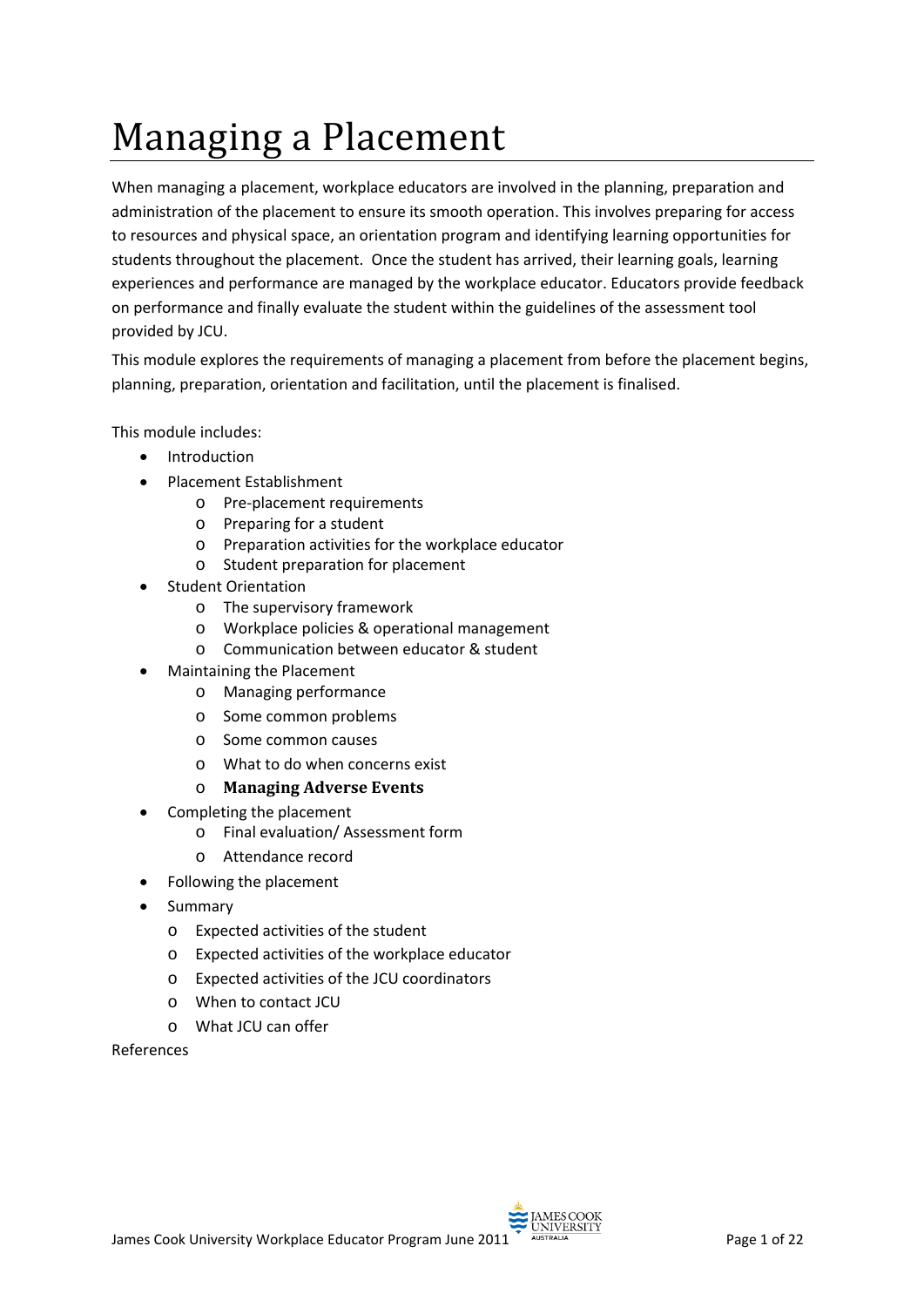# **Introduction**

As discussed in the previous module, You as Educator, the role of manager is one of several roles undertaken by the workplace educator and is central to the planning, maintenance and evaluation of a placement.



### **Roles and Relationships of an Educator**

(Adapted from Turney et al. (1982), cited in Best, 2005, p.48)

The role of manager may include:

- Planning and negotiating for a student placement
- Providing orientation to students;
- Developing student folders;
- Providing regular and structured supervision sessions adhere to set times;
- Providing timetables to students;
- Organising required space for students;
- Providing access to resources for students;
- Ensuring appropriate introductions;
- Providing clarification of expectations of all parties;
- Providing clarification of learning plan and goals;
- Providing quality improvement;
- Ensuring the completion of risk assessments to ensure safety of clients & student;
- Ensuring the completion of the learning plan; and
- Identifying, organising and planning graded learning opportunities.

(Brown & Kennedy-Jones, 2005)

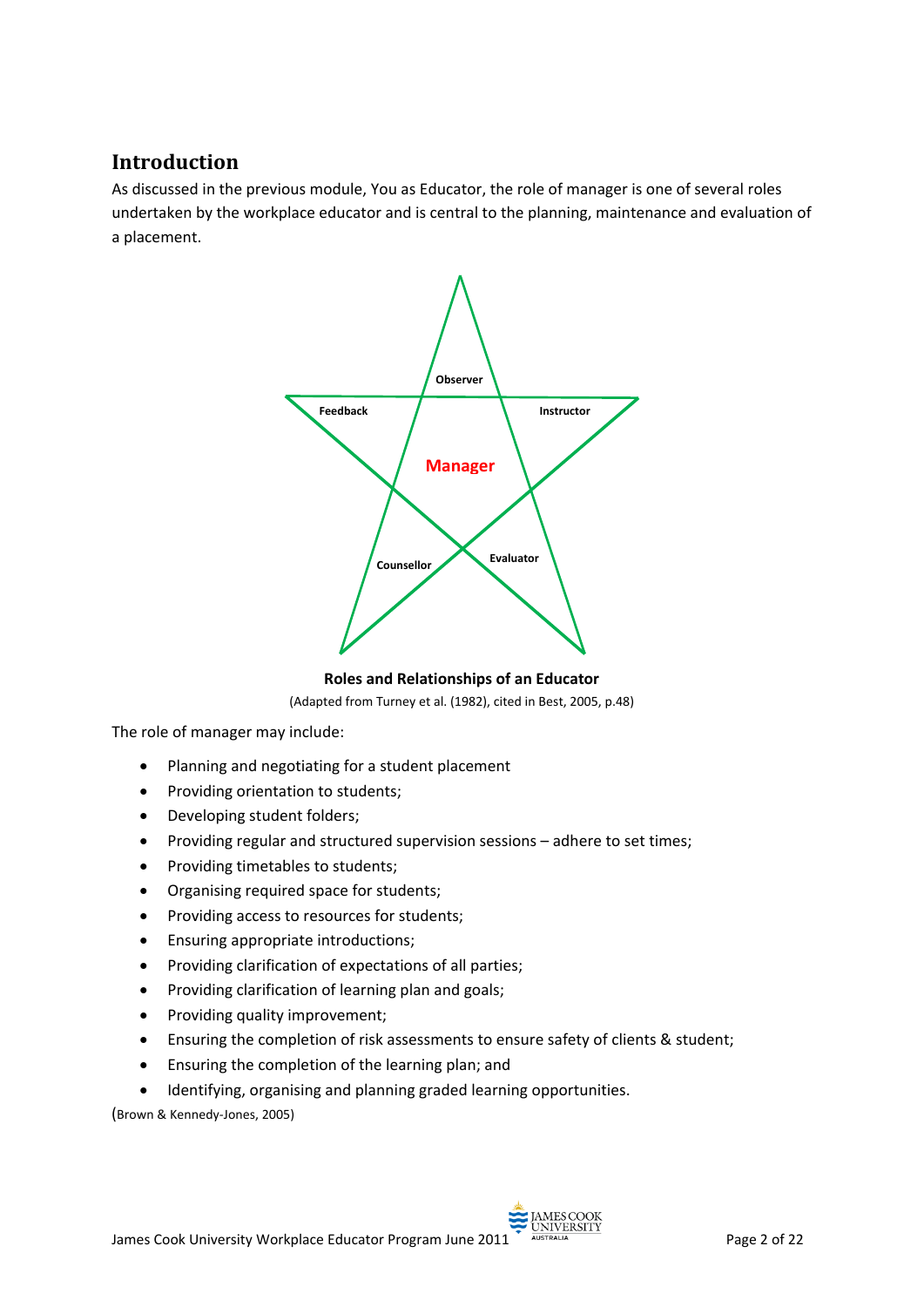The role of manager is particularly important in the planning and setting up for the student and in orientating the student at the commencement of the placement.

# **Placement Establishment**

### **Pre placement requirements**

Before a student can commence any practical education, they must meet certain requirements specific to their area of practice or placement provider. These relate to safety, disease prevention or legal requirements and are monitored and verified by JCU staff. For example, health sciences students must meet the requirements for:

- Immunisation for Hepatitis B
- Current First Aid and CPR certificate and working with children check (Blue Card)
- Successful completion of course content prior to starting the placement
- Pre requisite course subjects and national registration

### *Please advise JCU if your facility has specific needs for student placements well in advance of the placement timeframes e.g. Criminal History Check, additional vaccinations.*

### **Preparing for a student**

Preparation for the arrival of a student will need to begin well in advance of the start of the placement. You will need time to reflect on how you will manage the student and what needs to be considered to ensure a successful and rewarding experience for you both. Some workplaces may have a policy and procedure to follow for setting up student placements. Approval to set the process in motion may have to come from your supervisor or head office, in larger organisations.

The following questions provide a guide to assist in planning and preparation for a student placement.

### **What can your centre offer to students?**

What is unique about your service in terms of:

- case load and role?
- style of service delivery?
- broader system in which the service operates?
- geographical setting?
- Resources?
- organisational culture?

### **What can you teach the student directly?**

This may include:

- particular style of report writing
- a particular skill e.g. assessments, family therapy, group work, counseling

### **What can students offer your centre?**

Students may be able to offer:

- intensive time-limited support for a particular client
- extra services that you couldn't otherwise offer

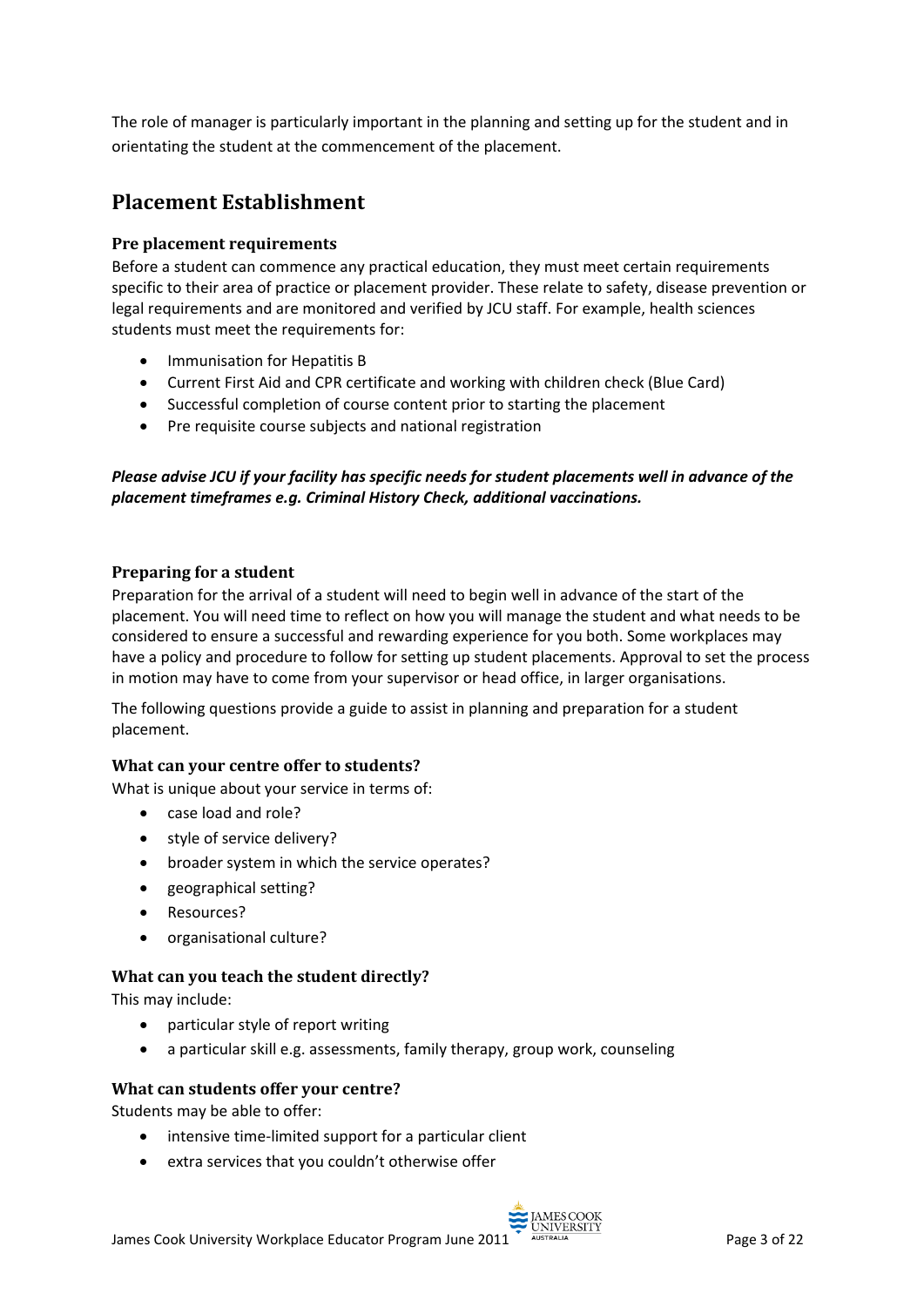- extra pair of hands
- project development
- research specific activities

### **What do you expect of or require from students?**

- What level of independence?
- What is the student's scope of responsibility?
- Who will the student be responsible to?
- What skills will they need to develop?
- What consistency of skill behaviour is required?
- What knowledge will they need to use?
- What procedures will they need to follow?

### **What is your capacity for hosting students?**

- How many students can be hosted at any one time?
- Does the size of your workplace present any issues e.g. small workplace may need to share student with another site?
- How often can a student/s be hosted e.g. how many placements per year, duration of placement, year level of the student, breaks between placements or back to back?
- How much time is available to offer the student/s?

### **What model of supervision best suits your workplace?**

Part of placement preparation includes determining the model of supervision that best suits the workplace. There are a number of ways effective supervision can be provided. The most common models of supervision are;

- Apprenticeship models
	- emphasis on the educator; their skills, knowledge, experience
- Growth models
	- emphasis on student's experience, growth, self-awareness
- Educational models
	- mix of student learning, educational aims, course requirements
- Self-directed Learning models
	- student determines own needs, formulates learning goals, chooses strategies and outcomes
- Collaborative Models
	- one Educator to 2+ students
	- Project / Role-emerging Placements
		- complete a workplace-based project or develop discipline-specific role in that service
- Interagency Models
	- supervision shared between agencies

(Alsop & Ryan, 1996)

Which model or models you use will depend on the setting and needs of the student, the requirements of the placement and JCU, as well as your personal style of teaching/learning. Determining the model that best suits your workplace can be done in collaboration with JCU staff. More information about supervision can be found in the module, Facilitating Student Learning.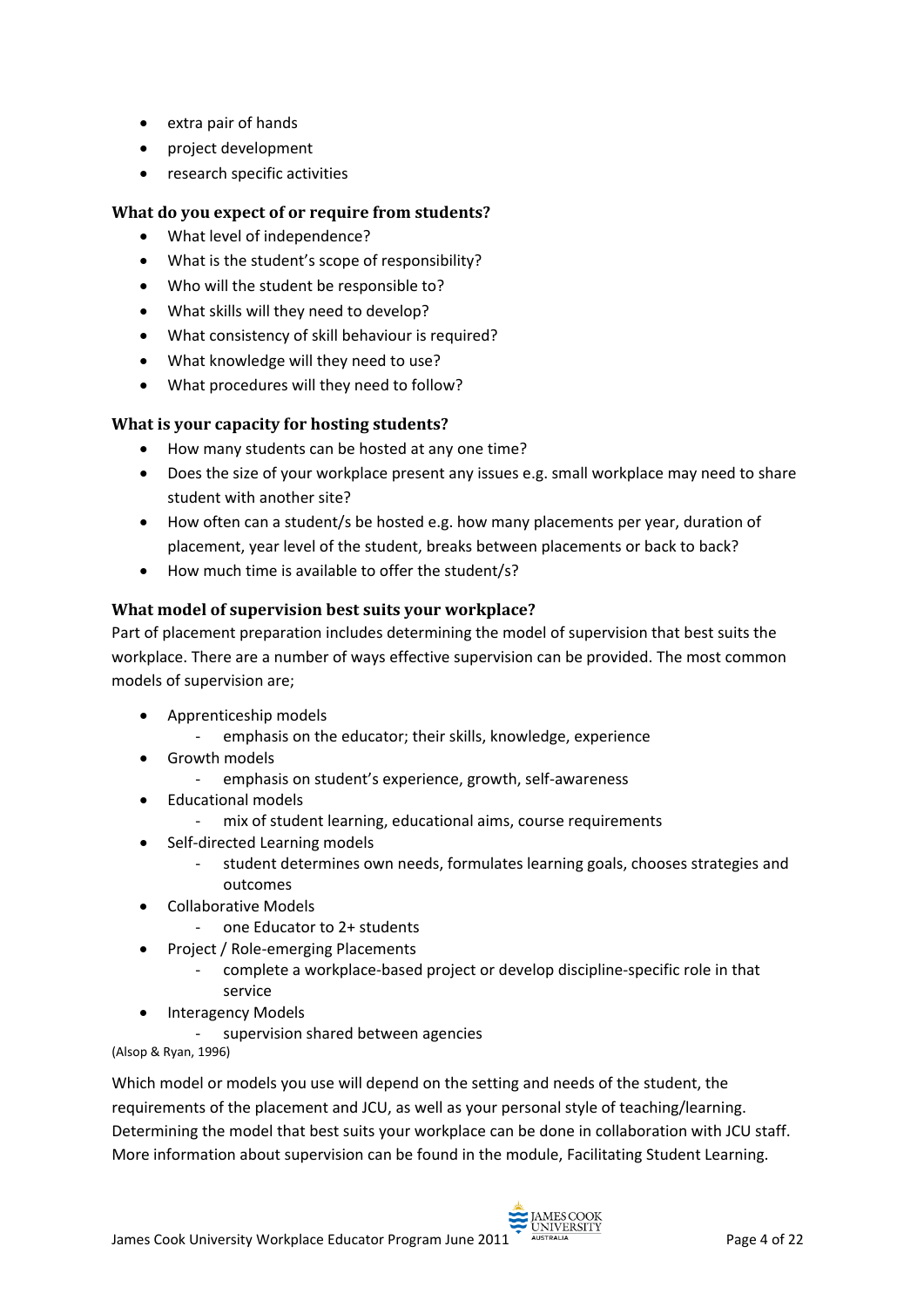

# **Preparation activities for the workplace educator**

The following activities need to be considered before the student arrives at the workplace.

- Familiarise yourself with JCU requirements and JCU communication –who to contact and how (phone and email).
- Familiarise yourself with the assessment tool used for evaluating student performance.
- Attend any training offered by the university for workplace educators.
- Review the general and detailed objectives as well as the specific learning objectives for the placement discipline (this information will be provided by your JCU contact).
- Confirm the number and names of students attending, and dates of placement.
- Identify resources required by the student e.g. desk space, computer access.
- Send out any pre-placement information to the student. This may be about the placement itself (facility specific information) or about the general region such as local highlights, accommodation, activities etc. This may be particularly useful if the student is not from the same region or town.
- Ensure colleagues and co-workers are aware of the placement and the student arrival date.
- Identify learning opportunities for the student.
- Book students into any mandatory training required by the workplace.
- Ensure the orientation program, timetable and information is up to date.

A Checklist for preparing for a placement is provided to assist with this process.

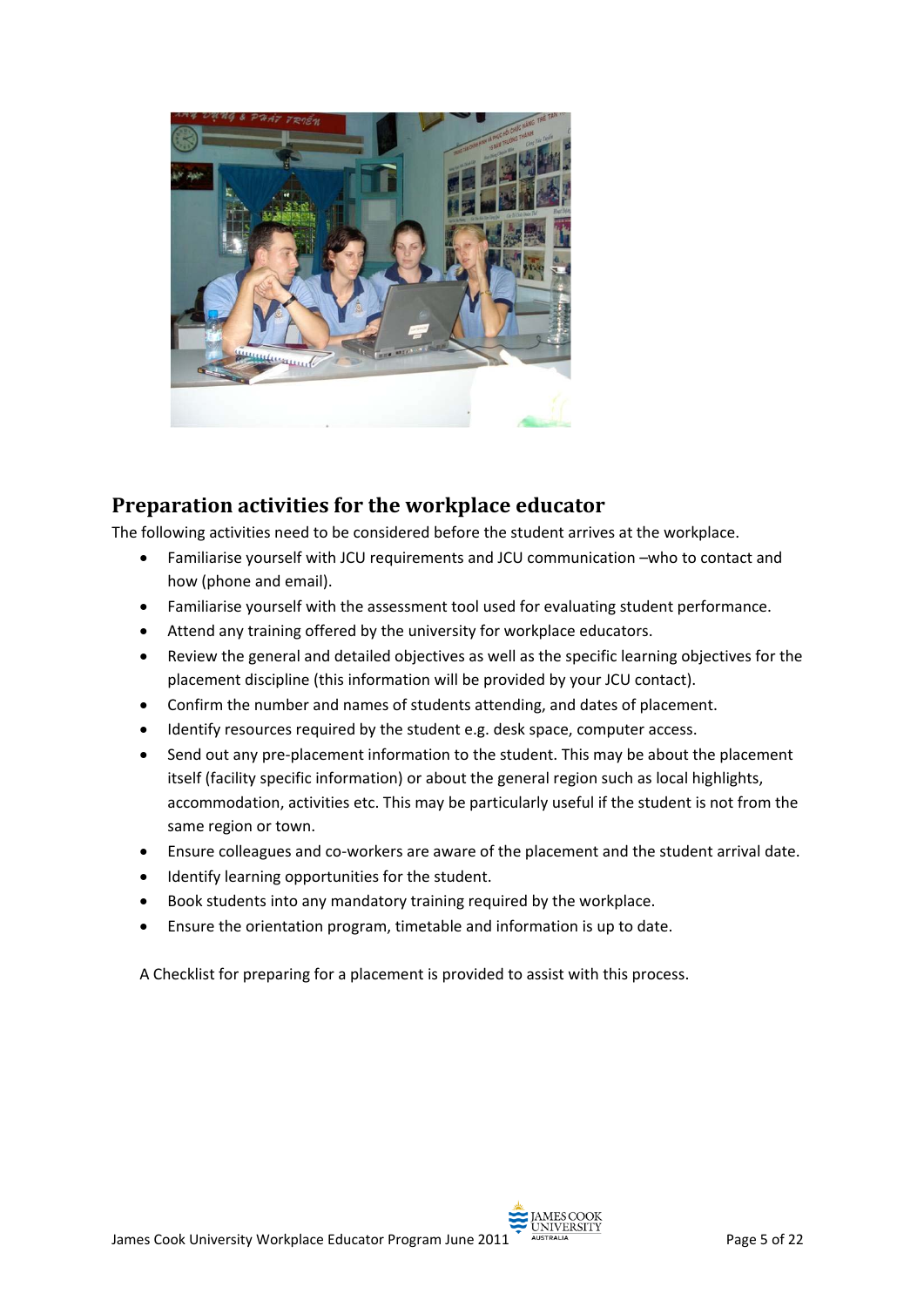# **Student preparation for placement**

### **Initial contact**

Once the student has been allocated a placement and notified of the name of the facility and the workplace educator and their contact details, the student is required by the university to make contact with the workplace educator. The initial contact should be made according to the educator's preference (phone or email).

During this initial contact the student should:

- Introduce themselves;
- Provide the educator with their contact details (phone numbers, email address);
- Confirm the dates of the placement;
- Confirm the area of practice, and the opportunities that are available;
- Confirm location and directions;
- Make arrangements for first day (place to meet, time, date);
- Clarify dress code for placement;
- Identify any past experience or interest relevant to placement;
- Identify any preparation reading that might be useful;
- Confirm accommodation if relevant; and
- Thank the educator for placement.

If there are any additional health or legal requirements, please inform the student of these when they contact you.

### **Pre-placement preparation**

JCU prepares students for their practical education experience by giving them information on a range of topics related to professional behaviour. A summary of key topics is included below for your information.

### **Punctuality**

Punctuality is a core component of being a professional and an expectation of students. Students need to adhere to punctuality standards required of them, which can include:

- Always arrive on time or several minutes early to work and for any appointments;
- Notify the workplace educator if unavoidably delayed. If unable to attend a pre-arranged appointment, re-arrange or cancel the appointment as soon as possible;
- Prepare for work tasks appropriately. This may include finding out details of venue, times, equipment, preparation requirements for appointments, treatment sessions, group session etc.;
- Use a daily diary or timetable; and
- Students are expected to book any personal appointments e.g. doctor's appointment outside of placement hours where possible. If not possible, students are expected to negotiate time away from placement with their workplace educator and make up time as required.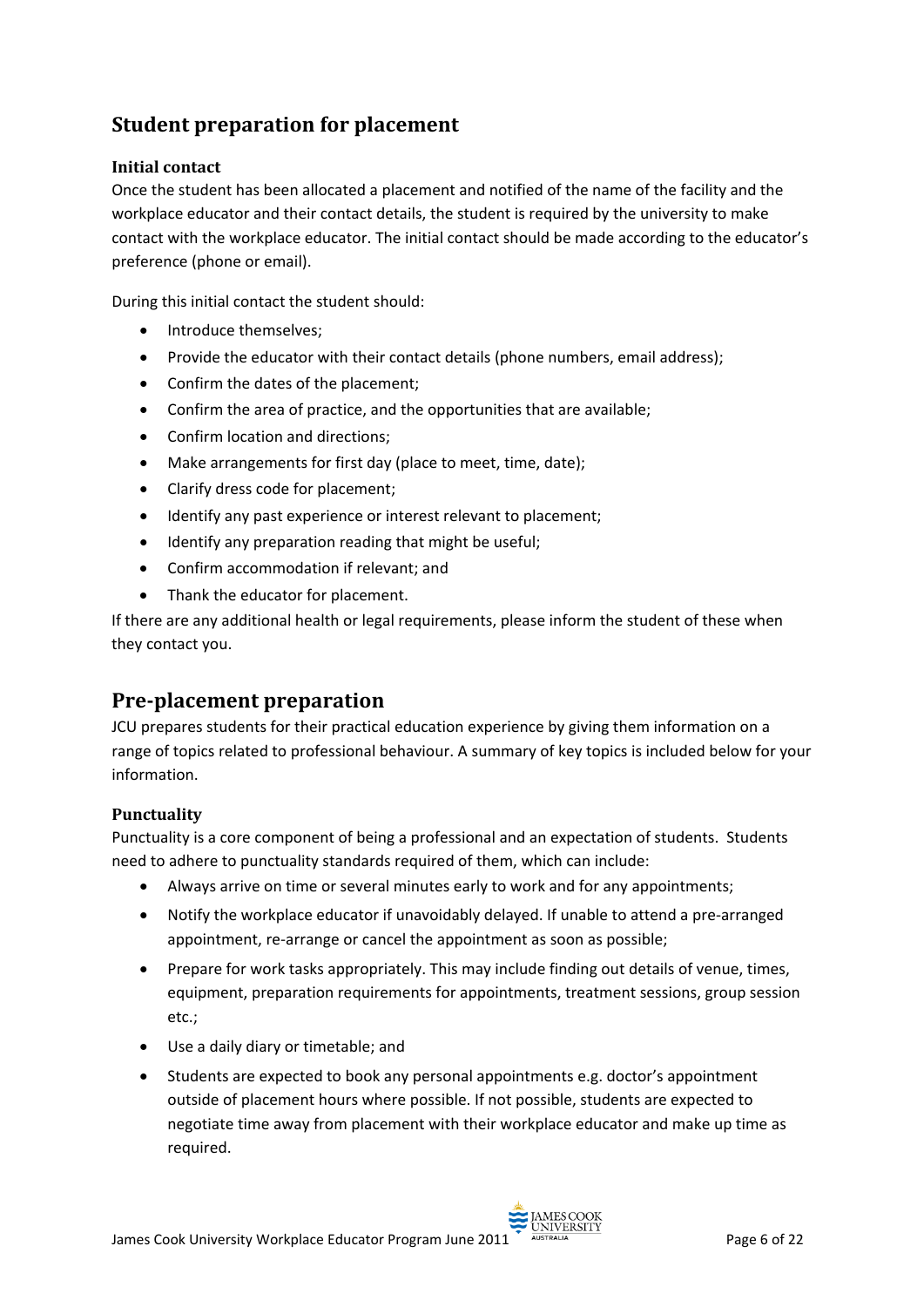### **Dress Requirements / Uniforms**

Professional presentation and attire is required at all times. The JCU uniform should be worn, unless the workplace educator advises otherwise.

Students should be mindful of the following professional dress standards:

- Clothing should be clean, neat, tidy and modest
- If a uniform is not required, clothing should be professionally appropriate
- Hair should be neat, tidy and tied back
- Name and photo ID badges must be worn visibly, unless a centre requests they are not to be worn

### **Confidentiality and Ethical Considerations**

Confidentiality of all patient details, records, circumstances and information is to be strictly maintained at all times during placement. Students agree to abide by confidentiality requirements when they sign the JCU Confidentiality Acknowledgement prior to commencing placements.

Any unethical or inappropriate behaviour by students must be reported promptly to the JCU Coordinator so that appropriate action can be taken.

Students' rights to confidentiality are respected by only discussing performance of an individual student with those involved in assessing that student and not identifying a student when discussing student performance with people not involved in assessing that student.

JCU staff members are not permitted to provide explicit information about students' past performance. Students are encouraged to identify strengths and weaknesses while discussing the Learning Plan with workplace educators.

### **Placement Hours**

Students are expected to work a minimum number of hours per week, over the required number of weeks, depending on their course. You will be advised of the required hours by the JCU Coordinator. Generally, students will not work excessive overtime or afterhours/weekend work. Generally, sick days and public holidays are not included in the placement hours and cannot be claimed. Excessive sick leave by the student may impact on placement hours and performance and should be reported to the JCU Co-ordinator.

### **Student Accountability**

Students are expected to be moderate with the use of resources and materials, avoid damaging equipment and ensure accountability for any equipment that is used during the placement.

Some workplace educators travel to provide outreach services to rural areas which may include airfares and overnight accommodation. If students are invited to join staff for these trips they may need to do so at their own expense therefore early notification of such visits is greatly appreciated by JCU staff and the student.

**E JAMES COOK**<br>UNIVERSITY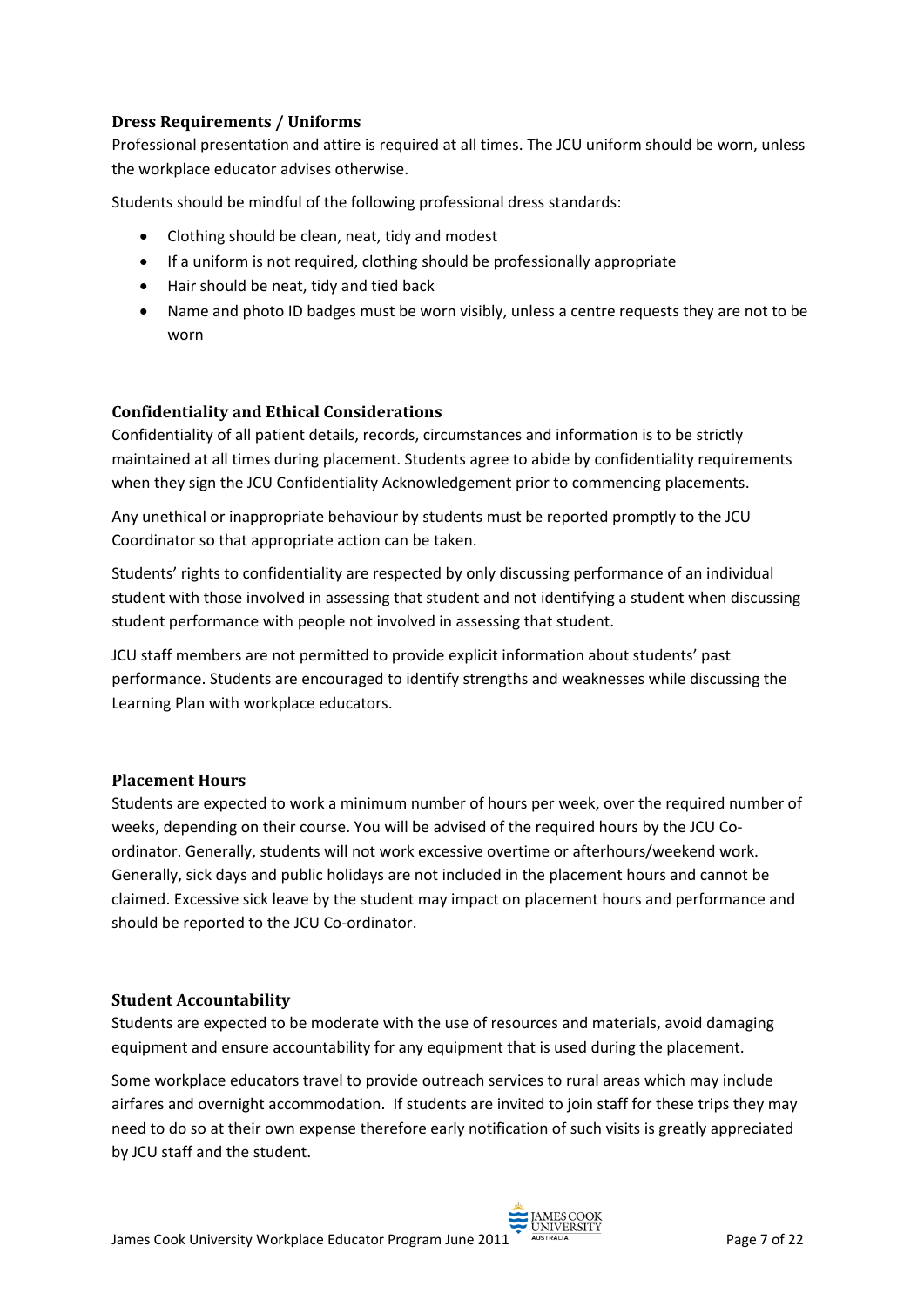### **Student Orientation**

A well planned and thorough orientation takes place in the first week of placement and is crucial to the overall success of any placement. Educators will find that by making time to provide a comprehensive orientation to the placement, the student's connection and immediate involvement with the facility, as well as their subsequent learning opportunities, will be facilitated. The orientation provides the context for learning and will help the student to begin to identify their role within the service provided. Some of this material is best covered in an interactive orientation; much of it also needs to be written and readily available in a student orientation folder.

The orientation should include discussion and information sharing on:

- a) The supervisory framework
- b) Workplace policies and operational management
- c) Communication and reporting methods between the educator and the student

## **The supervisory framework**

In the initial stages of the placement, it is important to:

- Discuss your role and how you intend to manage the student placement;
- Clarify your expectations as the supervisor and also those of the organisation;
- Discuss the level of supervision to be provided and establish a schedule for regular meetings ( e.g. weekly) with the student throughout the placement to review learning outcomes and the placement in general;
- Assist the student in identifying learning needs and objectives for the placement;
- Identify student and educator collective workplace responsibilities including documentation requirements;
- Discuss the provision of feedback and evaluation of student performance using the assessment tool; and
- Discuss the way in which safe practice and the safety of clients/ services users will be ensured.

### **Workplace policies and operational management**

It is important for students to have a comprehensive knowledge of the workplace policies and operational management throughout their orientation to assist with a successful placement. Areas to consider can include:

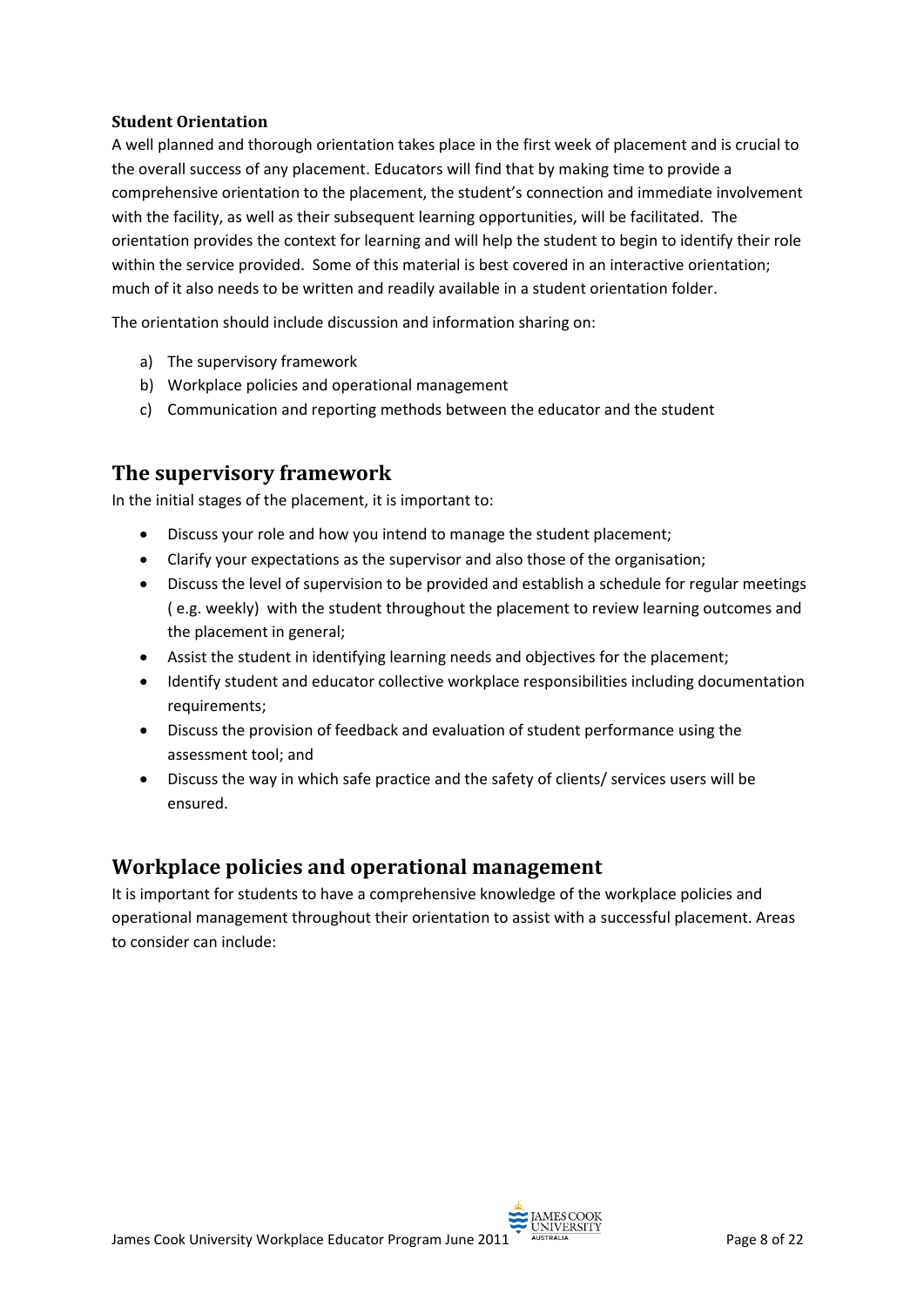### **Initial introductions:**

- to yourself, your previous experience and current role; and
- to other key staff, e.g. reception staff, other team members, your manager, etc.

### **Physical orientation:**

- to the student work space and where to keep personal belongings;
- to the location of toilets and staff rooms, where lunch can be bought or kept in a refrigerator; and
- to the facility and explanation of the 'rules and regulations' of the workplace including work hours.

### **An orientation to the placement:**

- a timetable for the first week, including any special arrangements made for orientation;
- a schedule of regular 1:1 time to provide feedback (e.g. daily debriefing, planning at beginning of week, review at end of week);
- a timetable for the entire placement with as much detail as possible;
- a review of the Assessment Tool with the student:

### **An overview of the facility:**

- an explanation of administrative policies and procedures;
- an explanation of the facility's place in the community; government regulations which prescribe the facility's function etc;
- information on the filing system, policies regarding access, storage and recording notes
- a timetable of regular meetings (location and purpose);
- information on photocopying, faxing, computer email, etc;
- phone lists and instruction on how to use the internal phone systems;
- information on resources organisational e.g. library, other services;
- security information, including accessing keys/cards to offices, computer password issue, where files are kept, etc;
- a review of ethics and confidentiality issues pertaining to the setting the student needs to understand the specific requirements of the facility;
- information about universal infection control;
- workplace health and safety information– fire procedures, manual handling etc;
- information on regional resources e.g. resource centres, library, community groups; and
- information on timesheets, car bookings, mail and pigeon holes, petty cash procedures.

### **Additional information which can be helpful could include:**

- Maps of the organisation, local area, town centre;
- Bus timetables, other tourist information; and
- Special interest features of the region.

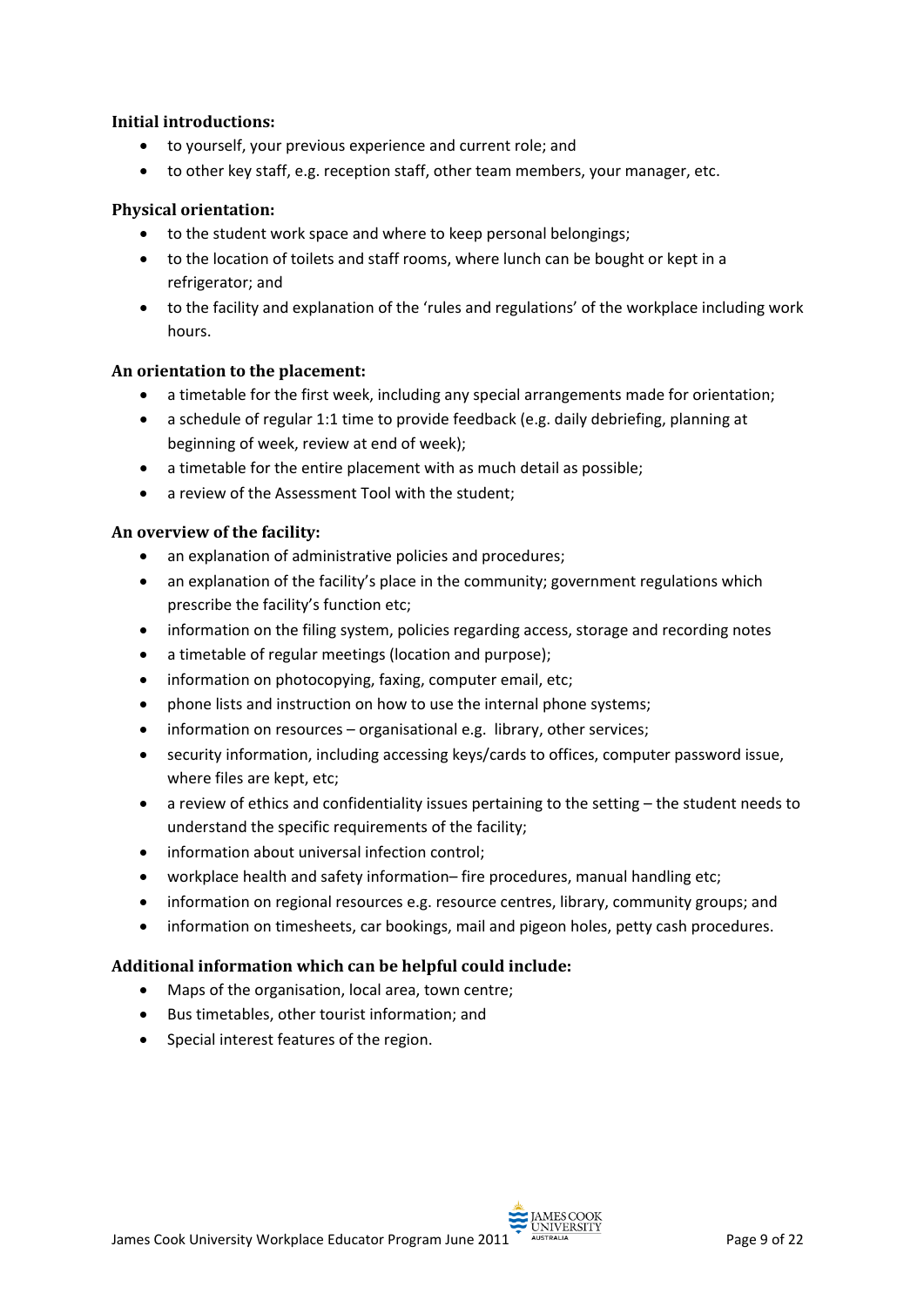### **Student Orientation File**

It is recommended an orientation file for students be compiled by each organisation, which can be regularly updated and to which students can refer. Contents of the file may include written information on workplace policies and operational management discussed above, as well as the items below:

- A copy of an orientation checklist, completed on Day One;
- Organisational structure, including how your profession fits in to the overall organisation;
- Team members and contact numbers;
- Mission statement, philosophy, objective;
- Your professional role and the service provided;
- Discipline specific referral forms, checklists and proformas;
- Report writing (example of typical reports written);
- Articles and readings that relate to the learning;
- Jargon and Acronyms used in the setting;
- Community networks and organisations liaised with, and contact numbers; and
- Policies, procedures and documentation.

An Orientation Checklist is provided to assist with the process of planning and organising the student orientation.

### **Communication between educator and student**

Effective communication is essential for a successful placement and needs to be discussed throughout orientation. It is important to:

- develop guidelines in conjunction with the student regarding how and when regular feedback will be given (e.g. in the presence of client /or not);
- negotiate with the student the timing and frequency of information sharing. Depending on the stage of the placement you may request the student report back to you at regular intervals e.g. early in the placement you may want to hear the initial investigation results of a task and the student's plan for action before they undertake it. Later on you may be happy for the student to complete their task and report to you on the outcome. Towards the end of the placement you may be happy for the student to manage more independently with daily reviews; and
- inform the student of any circumstances requiring your immediate notification e.g. incidents related to workplace health and safety issues or adverse affects of student action.

# **Maintaining the Placement**

A quality placement experience that aims to enhance the development of students' competence involves a three-way partnership between the student, the workplace educator and JCU. This partnership works best if there is open communication between all parties. The diagram below summarises the responsibilities of all **three** partners in maintaining a quality placement experience.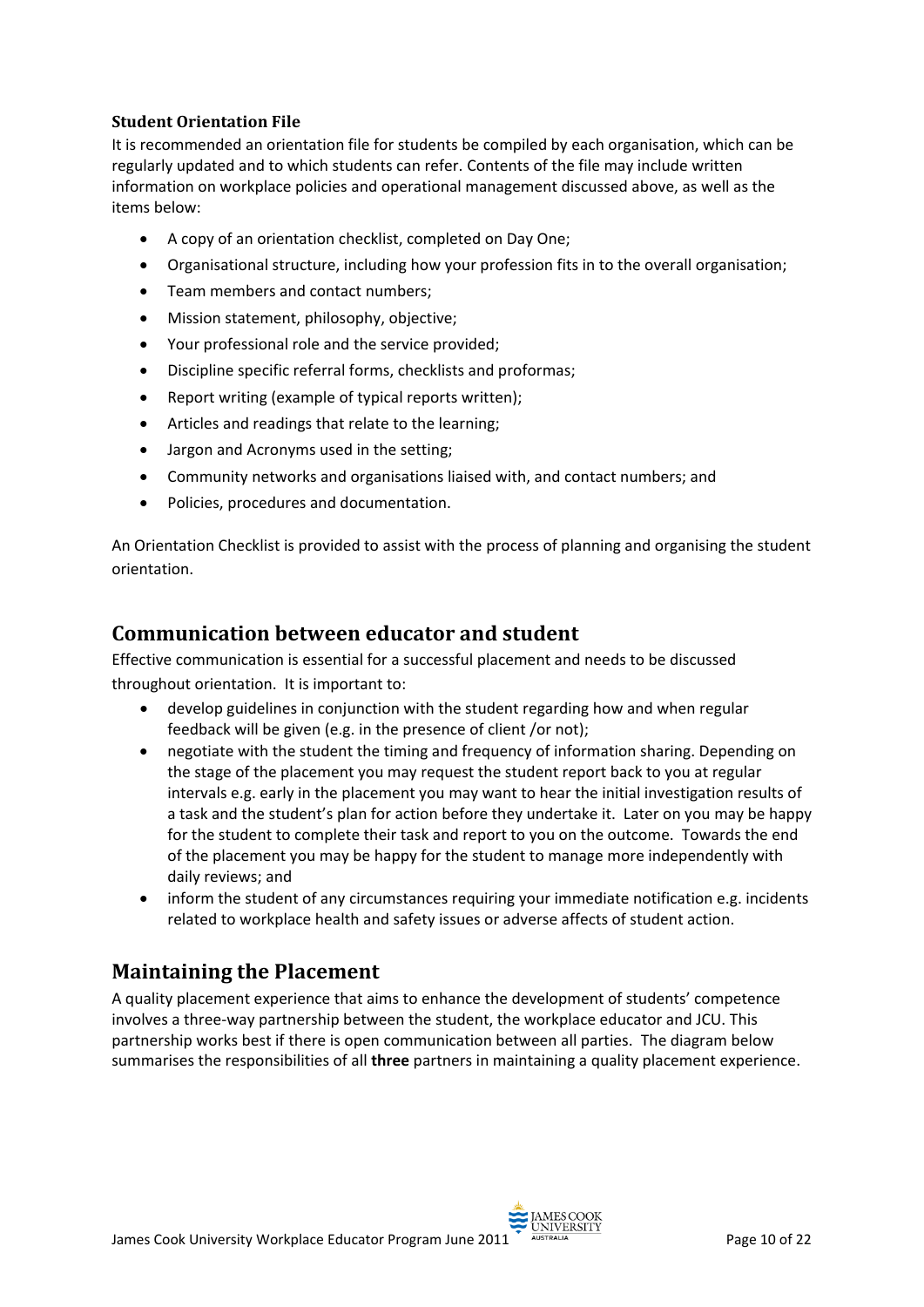### **Workplace Educator**

Responsible for:

- •Providing learning opportunities
- •Evaluating student
- •Maintaining client safety
- •Facilitating learning
- •Providing feedback



### **JCU Coordinator**

Responsible for:

- •Setting up the placement
- •Developing Clinical standards
- •Supporting students and educators

•Providing education and resources



### **Student**

Responsible for:

- •Learning
- •Achieving outcomes
- •Setting objectives
- •Ensuring safe practice

For the workplace educator, the following activities assist in maintaining a quality placement experience:

- Providing regular feedback throughout the placement as planned, based on observations of student performance;
- Maintaining regular 1:1 time each week to provide feedback and review supervisory requirements with the student;
- Developing a working relationship with the student to ensure a clear understanding of individual and collective workplace responsibilities;
- Providing learning opportunities and resources that help the student to meet their learning goals;
- Providing an environment that stimulates learning and helps the student connect theory to practice by regular discussion, especially concerning professional reasoning, assessment and management outcomes;

Feedback, both informal and formal, from a workplace educator is an essential feature of a quality placement experience however the student must also take responsibility for participating actively in the supervisory process and for monitoring his/her own performance in practice.

**IAMES COOK**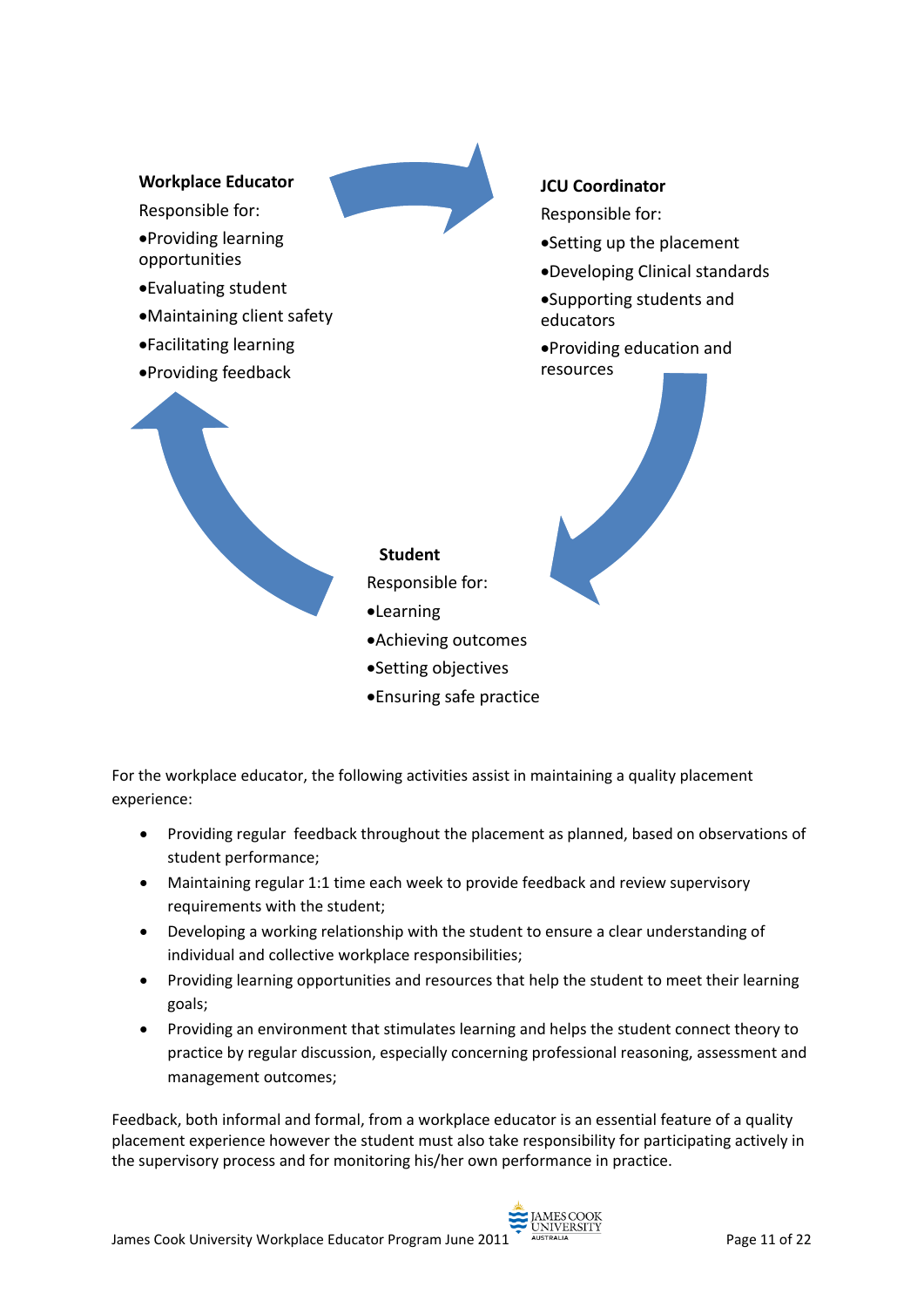# **Managing Performance**

A number of factors may impact on a student's performance during placements. These generally relate to:

- Student attitude, communication, professional practice, self-management or clinical skills in the workplace
- Cultural or linguistic diversity
- Health and /or personal issues

When any of these issues arise, it is the responsibility of the student to inform the workplace educator, however this may not always occur and the student's performance may be affected.

### **Some common problems**

Some common problems that may be encountered from the student throughout the placement may include:

- Inappropriate or unacceptable behaviour and/or presentation; this behaviour creates a risk to clients, causes stress or upsets others or creates feelings of anger and/or frustration in educator/staff;
- Inconsistent levels of clinical performance;
- Limited interaction and communication skills;
- Lack of interest, motivation or initiative;
- Inadequate preparation, organisation and prioritisation;
- Difficulty translating theory into practice "not getting it";
- Difficulty adjusting/relating to placement situations that are outside their usual experiences;
- Inadequate or inappropriate response to feedback i.e. behaviour keeps occurring; and
- Lack of knowledge.

### **Some common causes**

Some causes for the above-mentioned problems can include:

- **Personal Factors** e.g. health issues, disability, difficulty with personal relationships outside the workplace, financial stress, homesickness, cultural and language issues, difficulty adjusting to workload, not well orientated to placement, unclear expectations, not feeling welcome or part of team, difficulties in the relationship with the supervisor.
- **Learning Environment/ Placement Structure** e.g. multiple supervisors with differing expectations, multiple caseloads with high demand, workload issues ( too little or too much), insufficient or unhelpful feedback, limited access to resources and space, poor organisation and timetabling;
- **Clinical and professional competency issues** e.g. lack of knowledge, poor time/self management, unsuitable presentation, difficulties in communicating, poor clinical judgment, difficulty linking theory to practice, not demonstrating clinical reasoning strategies, unsafe behaviour with clients; and
- **Challenging behaviours, attitude or personality** e.g. student may be disinterested, unmotivated, lacking initiative, unwilling to meet deadlines or follow directions, not confident, withdrawn.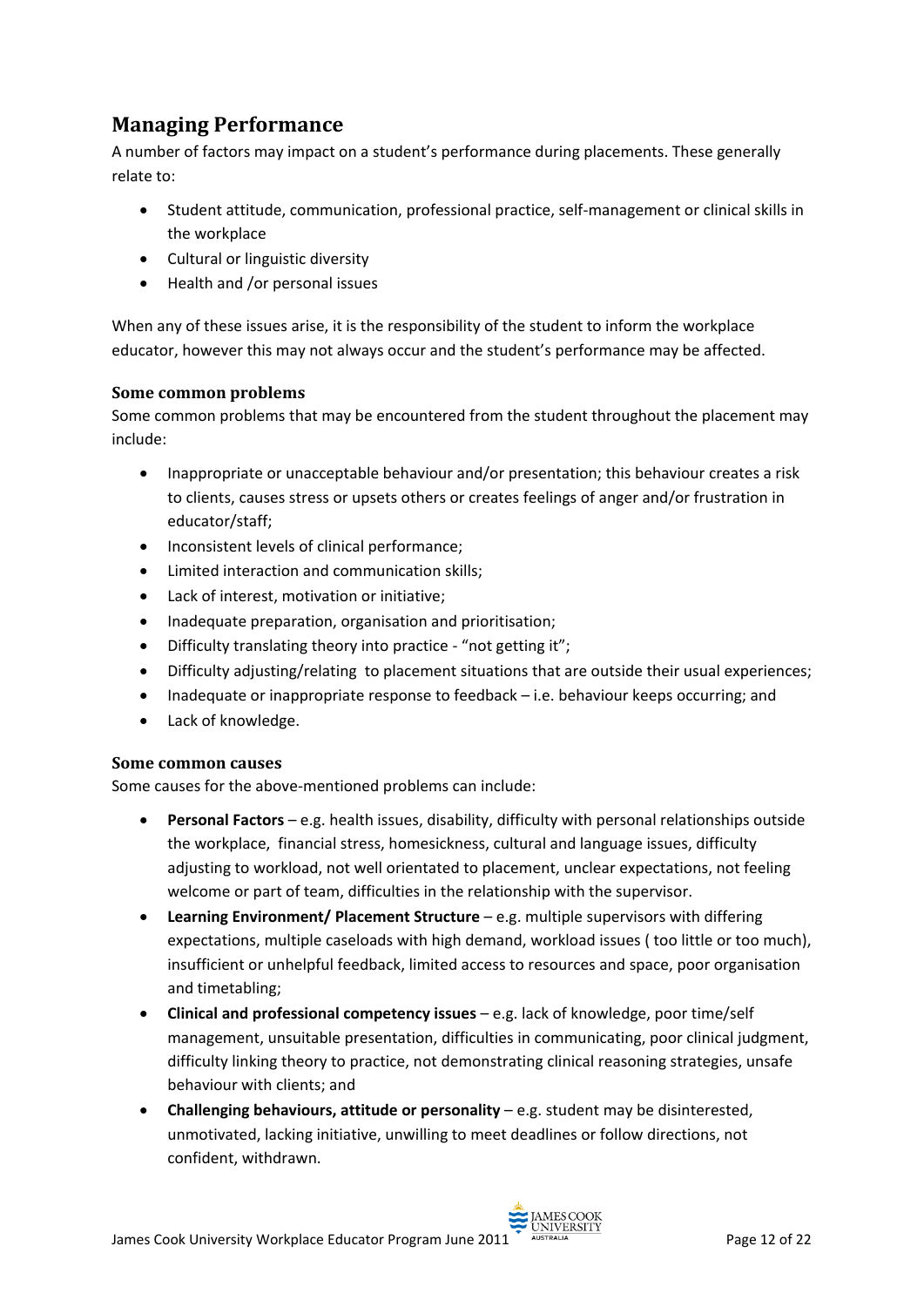Many disciplines schedule a mid placement assessment with student to review their performance and identify areas for development for the remaining weeks of the placement. If a student is at risk of failing or if the workplace educator has any concerns about the student's performance it is important to contact JCU as *early* as possible. This can be done either by contacting your JCU Coordinator or sending in the Concerns Exist Form.

### **What to do when concerns exist**

When the educator identifies a problem with the student's performance and considers them to be at risk of failing, the following steps should be followed.

### **1. Talk to the student**

The first step is to discuss with the student that he/she is at risk of failing the placement, and to identify or define the problems the student is having that are affecting their placement. In some situations, the workplace educator and the student are able to resolve the issues at this stage, and put in place some goals for improvement.

### **2. Contact the JCU coordinator**

If the situation is not resolved satisfactorily, either the Student or the workplace educator should contact the JCU Coordinator. This can be done by direct contact (e.g. phone or email) or the educator can complete a Concerns Exist Form and fax the form to the JCU Coordinator.

The JCU Coordinator will discuss the issues, problems and possible consequences with both the student and the workplace educator. This can be done either face-to-face or over the phone. Depending on the severity and type of problem, possible consequences may include:

- implementation of an improvement plan;
- extension of the placement; or
- deferral of or withdrawal from the placement.

Once again, resolution may be achieved at this stage with some minor modification; however instigating an improvement plan is a good way to ensure the student has a clear understanding of what needs to be achieved for the remainder of the placement.

### **3. Develop an improvement plan**

The JCU Coordinator, in conjunction with the workplace educator, develops an improvement plan that outlines specific goals, timeframes and outcomes, which are implemented for the remainder of the placement. The JCU Coordinator discusses the plan and its implementation with the student and monitors it regularly. The improvement plan should:

- Outline specific actions/activities that the student is expected to meet to pass the placement
- Identify strategies that aim to change the student's performance
- Identify criteria that is observable and able to be evidenced for successful achievement of the actions

The improvement plan can be written by either the workplace educator or the JCU coordinator in collaboration with the educator. The student can also have input into the improvement plan.

An example of an Improvement Plan is provided to assist with this process.

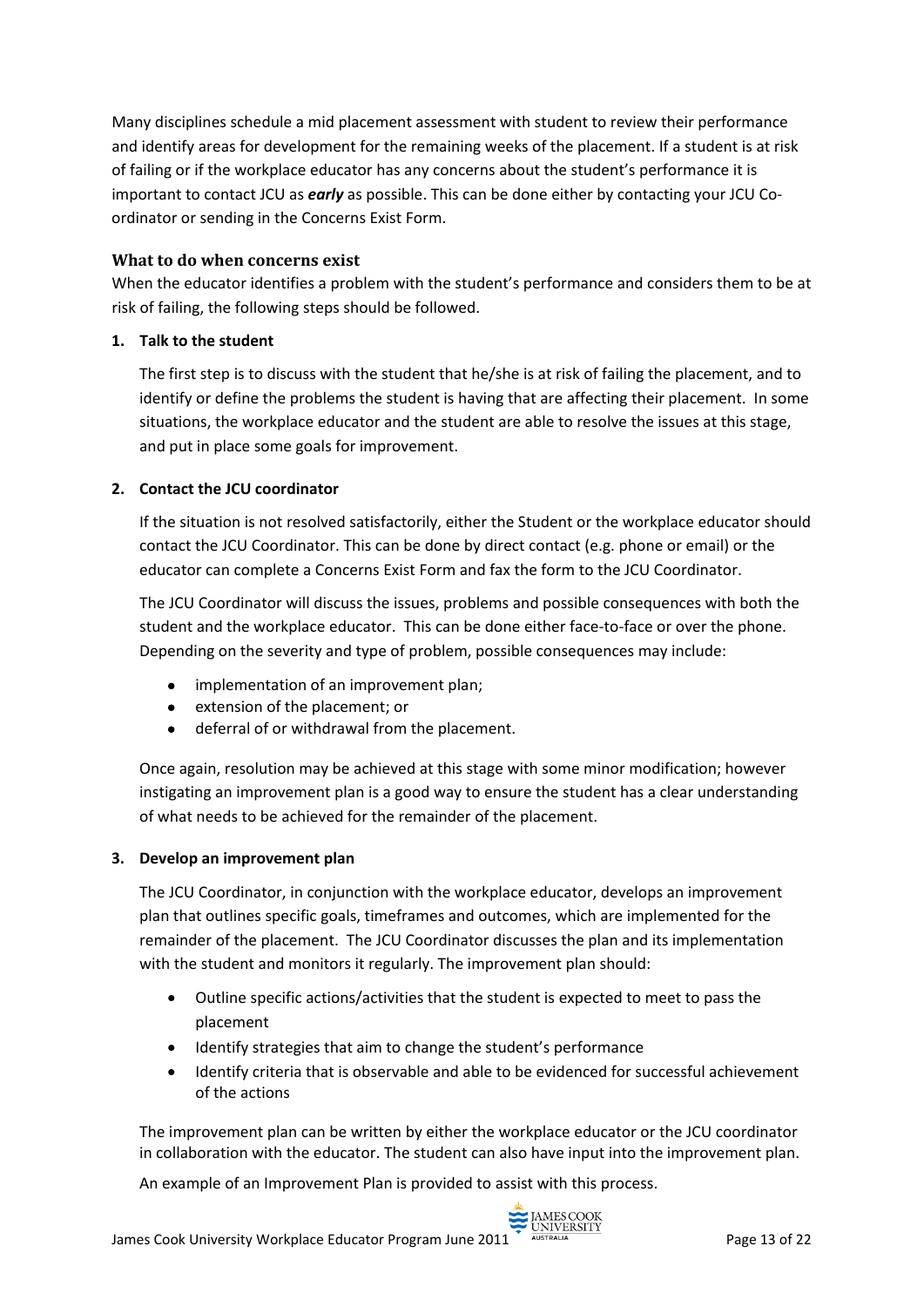### **4. Monitor progress**

The workplace educator should refer to the improvement plan during regular supervision times with the student. The JCU Coordinator is also responsible for regular contact with the student and the workplace educator to monitor progress throughout the remainder of the placement.

Progress should be monitored weekly by phone and/or workplace visits, and the plan can be revised as needed. The JCU Coordinator may attend the Final Evaluation if required.

In rare situations, performance issues may continue. If significant performance improvement is not demonstrated the student may fail the placement.

### **5. Maintain confidentiality**

It is a JCU requirement that staff, and those involved in supervising the students protect the confidentiality of JCU students.

This protection relates to their academic performance, university grades, their performance on placement and any personal matters raised in the course of communications with students. A student's progress and performance should **only** be discussed with the necessary people at both the placement site and JCU.

The following flow chart summarises the process when problems or concerns exist with a student on placement.

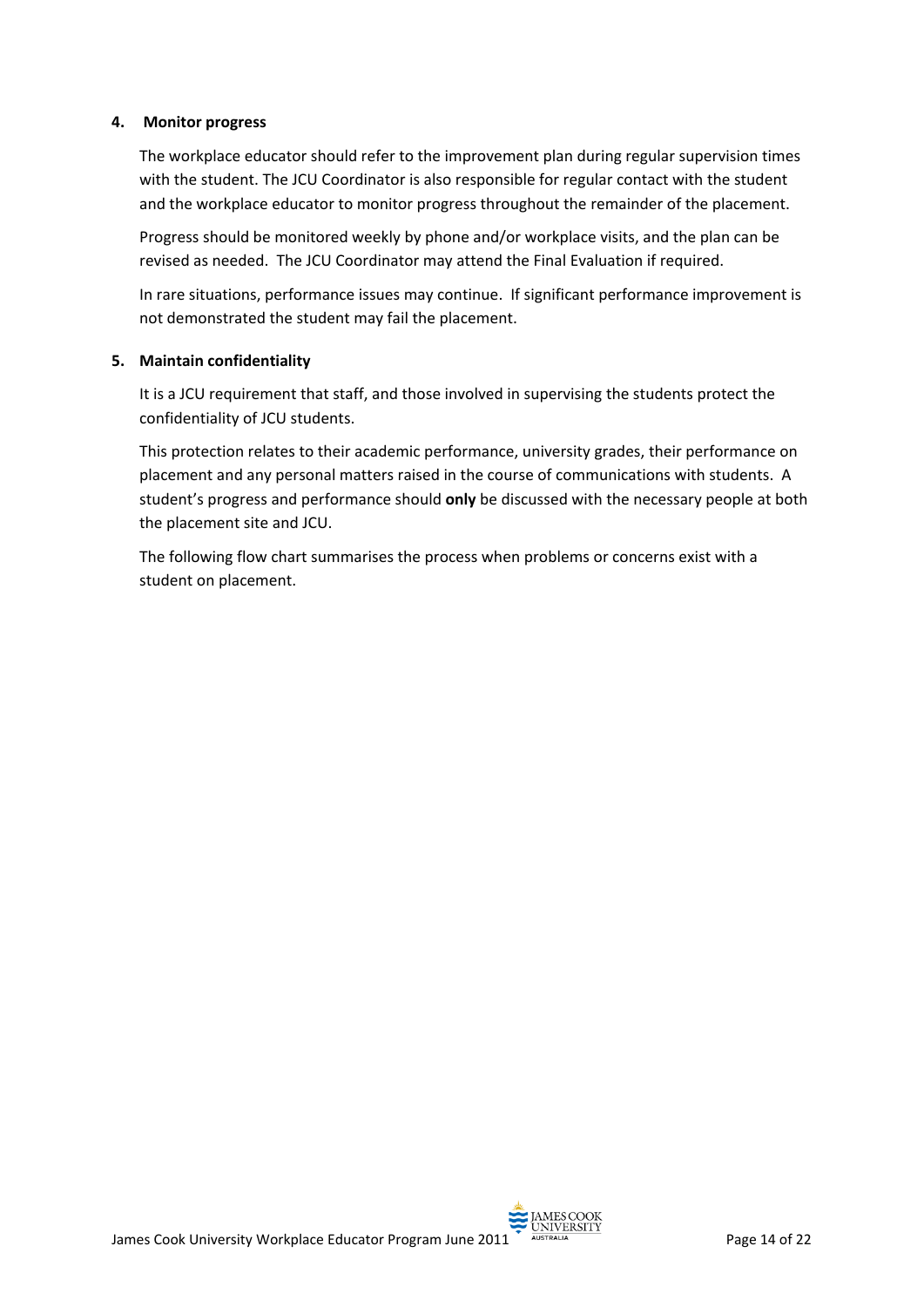

# **Managing Adverse Events**

In the context of supervision of students on placement, the term 'adverse events' refers to a range of issues that require risk management. 'Adverse events' in this context generally fall into five main categories:

- Events in which client safety is at risk
- Events in which student safety is at risk
- Workplace educator absence
- Student illness or disability
- Other student special circumstances

### **Risks to client safety**

Any event which occurs during a placement in which a client's safety is put at risk must be reported by the student immediately to the workplace educator. The facility will have policies to correctly manage events relating to client safety and the student must comply with the directions of the educator and the facility management. JCU students are insured under JCU professional indemnity policy whilst engaged in mandatory work experience required for the completion of the program, and any breaches to client safety must be reported to the JCU coordinator for management.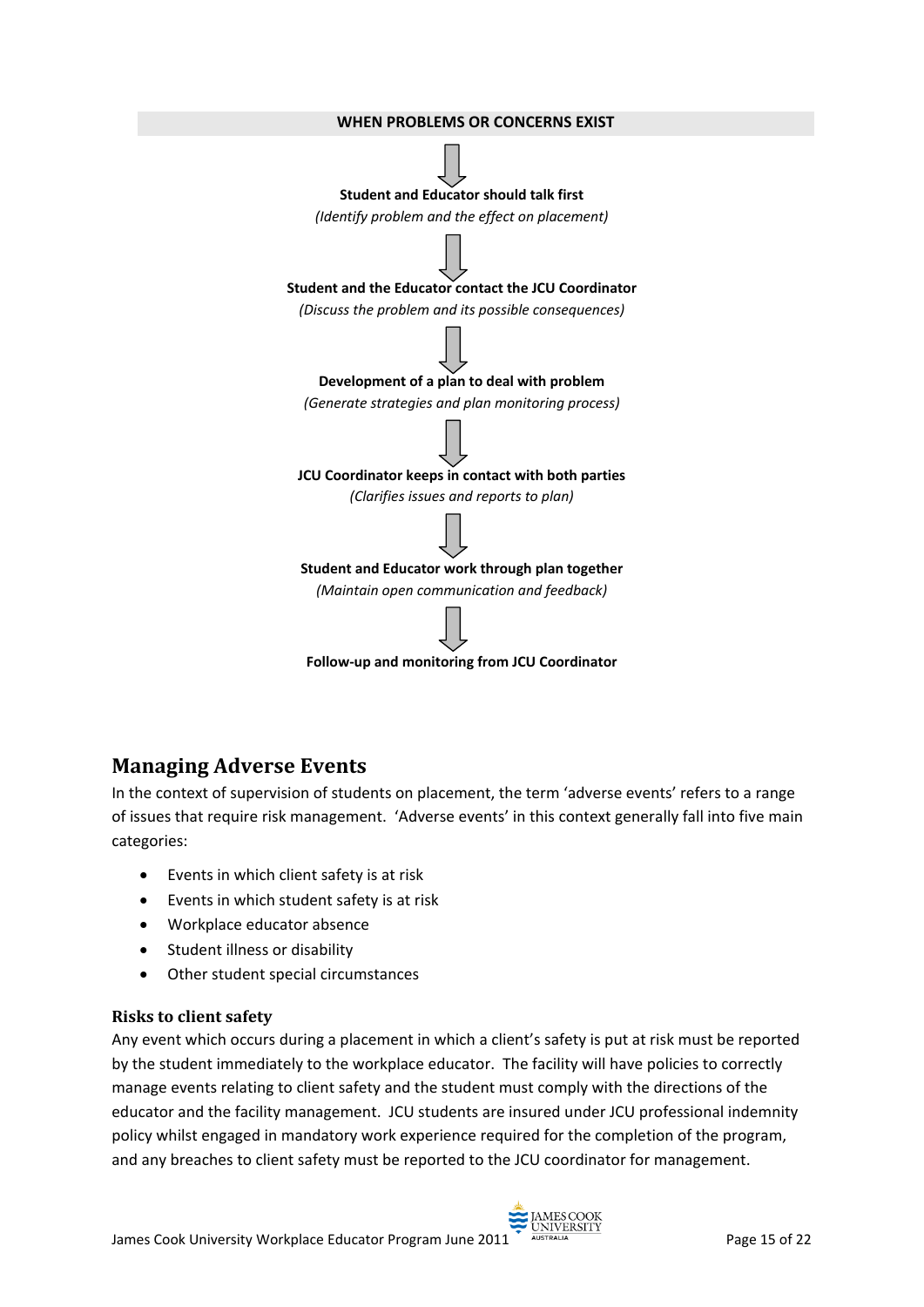

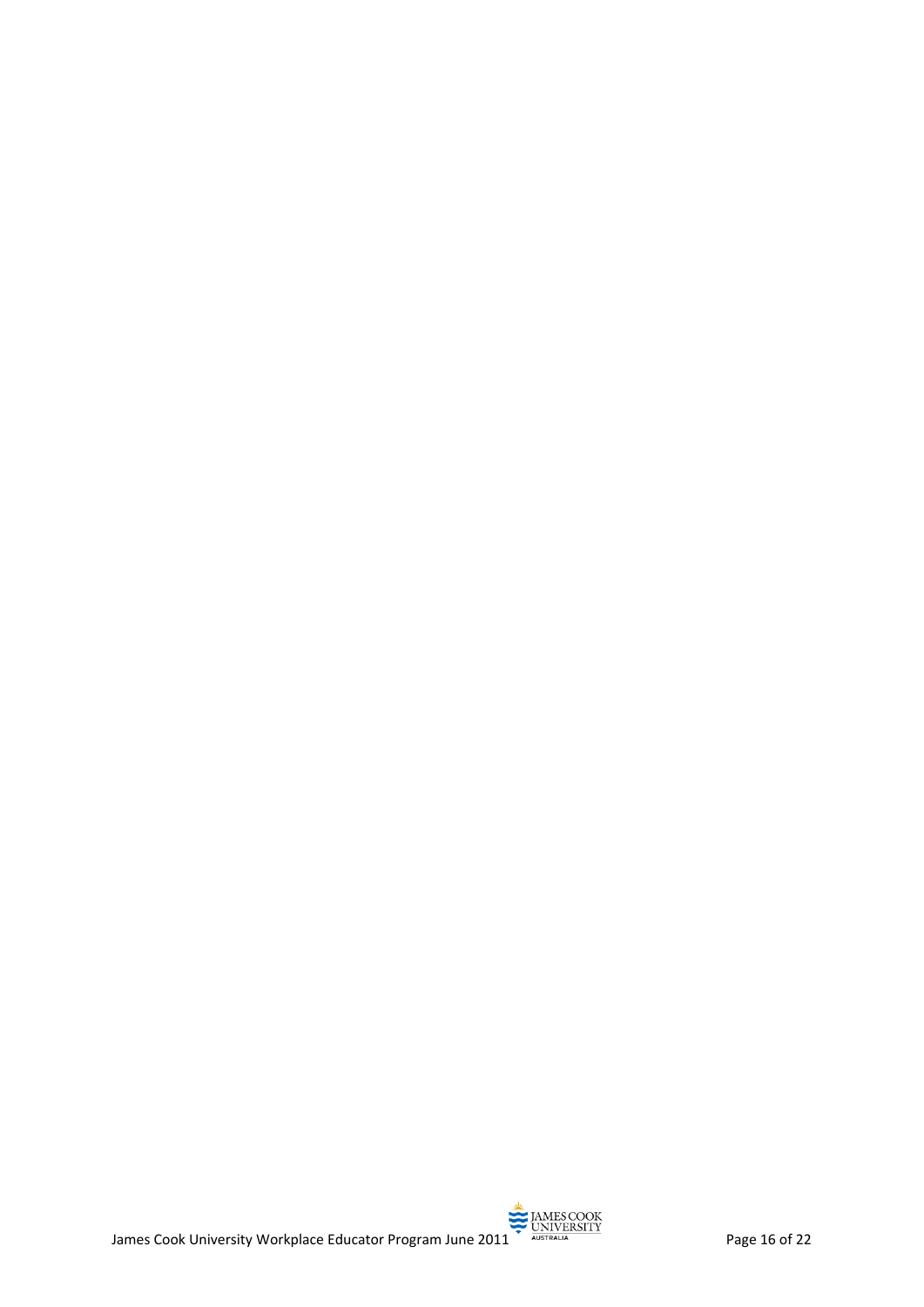### **Risks to student safety**

Any event which occurs during a placement in which a student's safety is put at risk must be reported immediately to the JCU Coordinator. Management e.g. medical treatment or debriefing, will depend upon the specific event and the student's health and welfare must take priority. The placement may be allowed to continue if it is deemed safe to do so and that the student's learning opportunities will not be adversely affected in any way.

### **Workplace educator absence**

Educator absences at a larger facility can often be managed internally through the provision of an alternative staff member to supervise for the period that the educator is absent. If however alternative supervisory arrangements cannot be made internally within the organisation and the educator will be absent for more than 10% of the placement, then the educator or facility representative is requested to contact the JCU Coordinator as soon as possible to discuss the issue. Possible options for management of the issue include negotiating an extension to the student's placement period within the facility to account for the days of placement lost (if this is a possible and an acceptable alternative to the facility, educator, student and university) or a reallocation of the student to another facility. Educator absence for very short periods of time can be used by the student for self-directed learning such as research and reading, attendance at meetings and/or other adjunct tasks relevant to the placement.

### **Disability or Illness during Placement**

Students who become ill during placement and require leave must inform the workplace educator immediately and *if absent for more than one day*, must also contact the JCU coordinator.

If they are absent for two or more working days (even if those days are separate), it is expected that they will see a doctor and obtain a medical certificate which will be provided to the workplace educator on return to the placement. A copy of the medical certificate should be submitted with the record of hours at the end of the placement to the JCU Coordinator.

Absence of more than one day may affect the total hours for the placement and the overall evaluation. The placement may be extended by negotiation with, and at the discretion of, the workplace educator if necessary. The JCU Coordinator must be informed of any changes in the placement dates and duration.

### **Other student special circumstances**

With respect to the need to respond to student special circumstances such as personal or mental health issues, the over-riding policy pertaining to risk management associated with practical education and placements will apply. This policy requires the workplace educator and student to notify the JCU Coordinator should any significant event or problem become evident which may adversely affect the student's learning opportunities or performance. A number of strategies can be employed in this situation including discussion, counselling and / or mediation provided either by the JCU Coordinator or by another JCU staff member. There are occasions when communication difficulties arise between educator and students, and each party should feel comfortable acknowledging the issues and bringing it to the attention of the JCU Coordinator.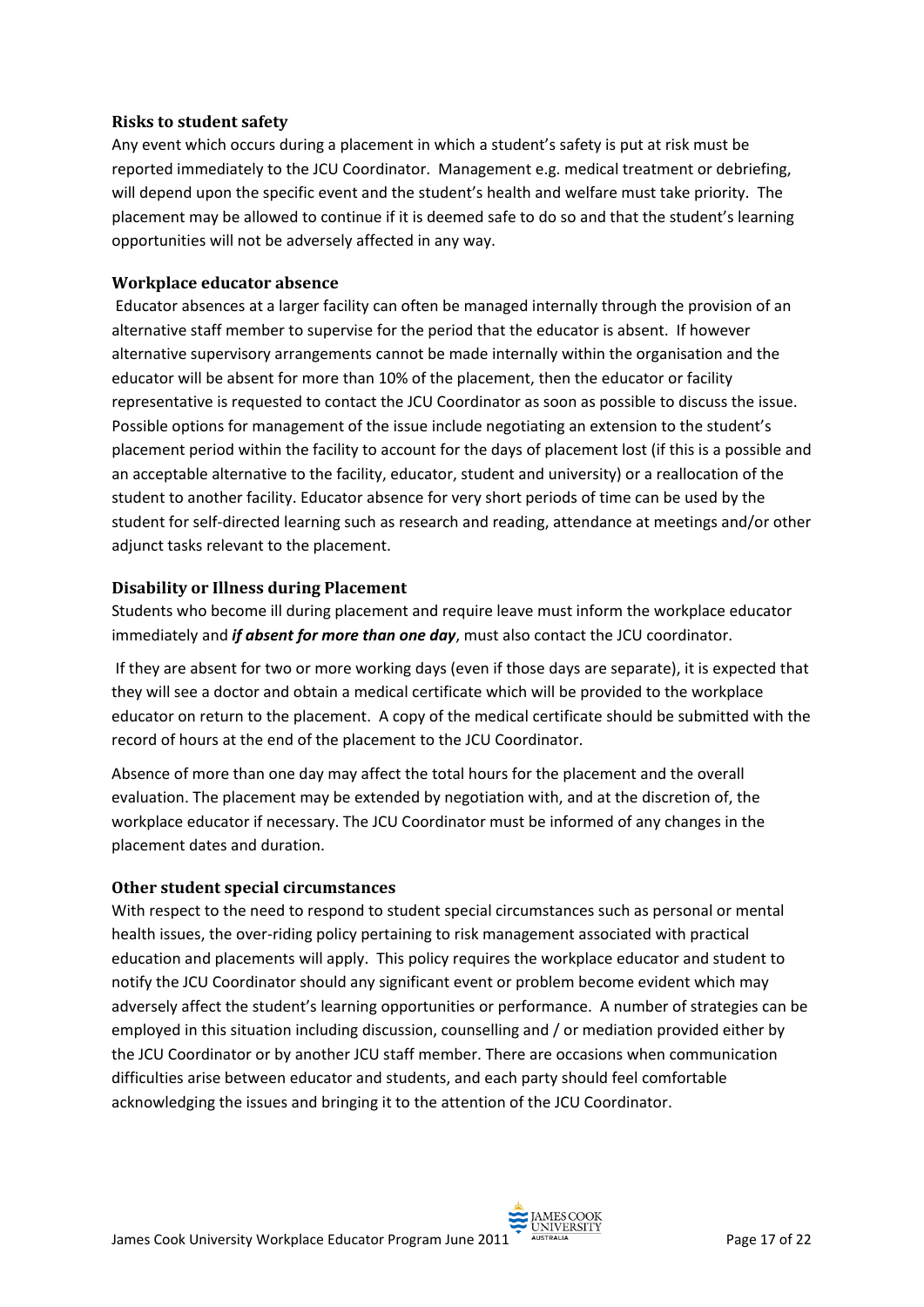# **Completing the placement**

At the completion of the student placement, there are several tasks to be carried out by the workplace educator.

### **Final evaluation / Assessment form**

The workplace educator is responsible for:

- Final evaluation of student performance and the provision of appropriate feedback. For most disciplines, the final evaluation assessment must be signed by both the educator and the student;
- Forwarding of the completed assessment to the JCU Coordinator together with the student's attendance record within one week of the completion of the placement. This may vary between disciplines. For example in some instances the educator is expected to send in the final assessment form *on the final day of placement* as the progression to a subsequent placement may be influenced by the successful completion of the current placement; and
- Providing an opportunity for the student to give feedback on the placement to you as the workplace educator.

It is recommended that the student keeps a copy of the final evaluation, and for the workplace educator to send the completed original of the final evaluation to the JCU Coordinator. The evaluation is the property of the student, and a copy may *only* be kept by the workplace educator if they have obtained clear permission from the student to do so. In this case, the assessment tool should be stored confidentially and securely, and the content used appropriately.

### **Attendance record**

An attendance record must be provided to JCU for each student placement. During placement it is the student's responsibility to ensure that the attendance record is signed off each week by the workplace educator. At the end of the placement the completed and signed attendance record is provided to the workplace educator who sends it with the final evaluation to JCU. For many disciplines the attendance record is required to record the number of placement hours completed to ensure course compliance and is an important document to maintain.

### **Following the placement**

Once the placement has ended it is recommended that the workplace educator take time to review and reflect on the supervision experience. It is also recommended that the educator provide feedback to the JCU Coordinator to contribute to quality improvement.

Feedback can be provided on:

- Positive experiences during the placements
- Overall challenges, barriers or difficulties
- Level of student's knowledge prior to placement
- Level of student's knowledge at end of placement
- Recommendations for any changes in the curriculum
- Need for resources or further training

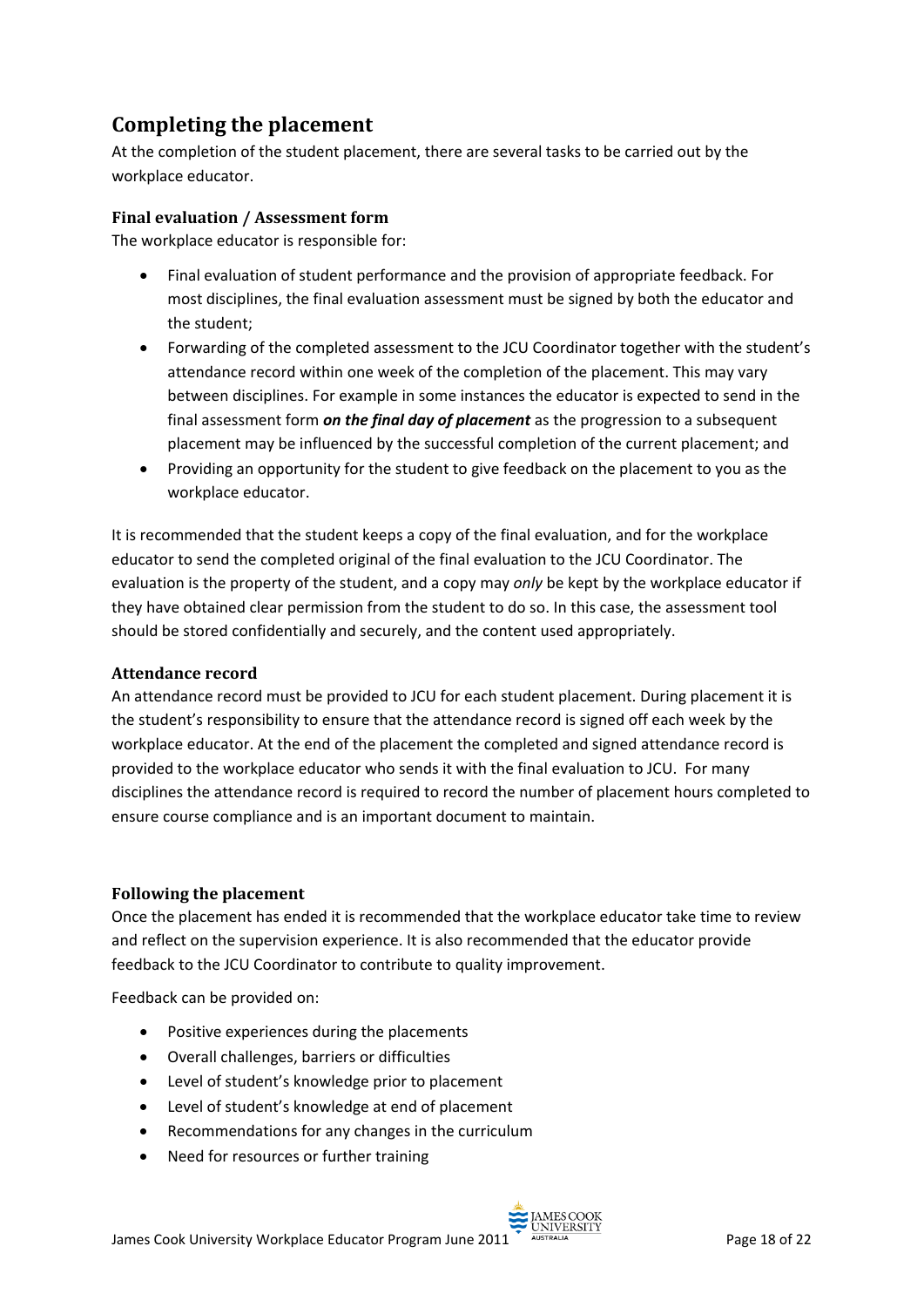The JCU Coordinator may also be able to discuss any feedback from students regarding the placement with the workplace educator.

### **Summary**

The role of manager is crucial in the design and facilitation of a quality placement experience which will enhance the development of students' competence. Effective placement management involves a three-way partnership between the student, the workplace educator and JCU. Certain activities are expected of each party before, during and after a placement.

### **Expected activities of the student**

Students are advised throughout their curriculum of the expected activities they are required to meet, during the placement. These can include:

- Maintaining professional behaviour at all times and upholding the Code of Ethics;
- Maintaining confidentiality at all times;
- Being enthusiastic, willing, motivated and receptive;
- Orientating self to the workplace with the assistance of the workplace educator
- Clarifying and understanding the expectations of the workplace educator;
- Identifying learning needs and objectives for the placement experience;
- Showing initiative and taking responsibility for own learning and for the successful achievement of placement objectives;
- Maintaining open communication with the workplace educator, being clear about the educator's expectations and completing all reasonable tasks as required by the educator;
- Seeking assistance from the educator or JCU Coordinator when necessary;
- Seeking information and feedback to assist with learning;
- Structuring time to make the most of all learning opportunities available;
- Completing all tasks as required by the educator;
- Learning about the requirements of the workplace with the assistance of the supervisor; and
- Ensuring the student attendance record is signed off each week by the educator, and that the completed attendance record is provided to the educator for posting to JCU at the conclusion of the placement.

### **Expected activities of the workplace educator**

Additionally there are expected activities of the workplace educator throughout the placement process. These can include:

- Orientating the student to the workplace and clarifying expectations;
- Assisting the student with identifying learning needs and objectives for the placement;
- Developing a comfortable working relationship with the student;
- Providing learning opportunities and resources that meet the student's learning goals;
- Observing performance and providing feedback to the student;
- Providing an environment that stimulates learning and that helps the student connect theory to practice;
- Evaluating student performance;
- Ensuring safe practice and the safety of clients;

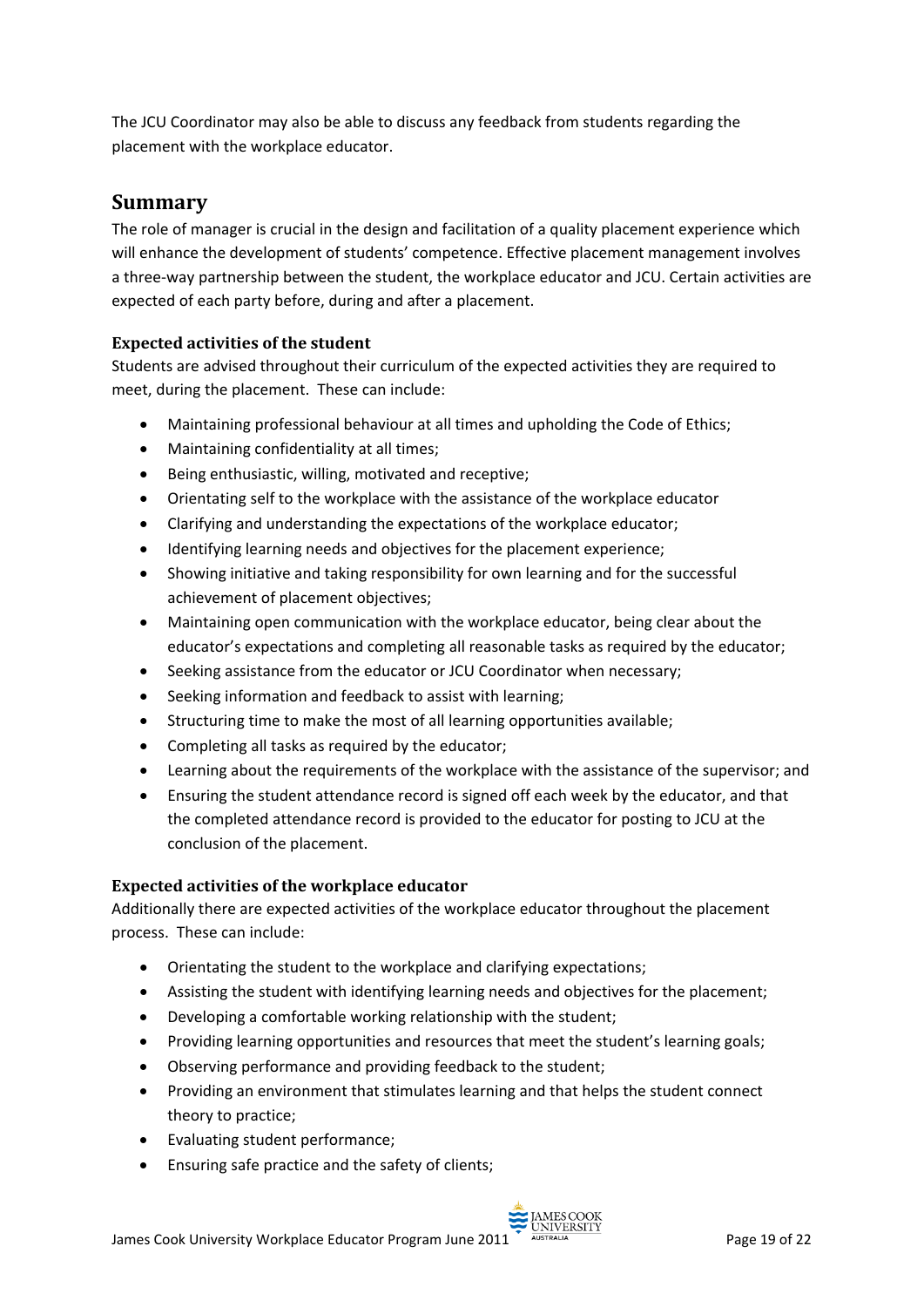- Contacting the JCU Coordinator if issues arise;
- Assessing the student's clinical and professional practice using the relevant assessment tool; and
- Posting the final evaluation and the student attendance record to JCU following conclusion of the placement.

### **Expected activities of the JCU Coordinators**

Activities are also expected of the JCU Coordinators throughout the placement process, which can include:

- Arranging placement allocations and coordinating practical education opportunities;
- Maintaining ongoing contact with workplace educators and facilities providing student placements;
- Providing education, resources and support for students and workplace educators;
- Assisting educators in arranging support for students who are at risk of failing;
- Liaising with educators if there is a need to remove a student from a placement;
- Liaising with educators regarding resolving conflict situations;
- Liaising with educators regarding any adverse events;
- Maintaining records of clinical placements and experiences for each student;
- Conducting practical education workshops for educators; and
- Liaising with educators regarding student assessment and results.

### **When to contact JCU**

- The student has failed halfway assessment
- The student is at risk of failing
- Safety concerns
- Considerable personal problems
- Absenteeism and/or illness
- Concerns relating to professional conduct and ethics
- Student not coping with demands of placement
- Significant impact on team/department
- No medical certificate for sick days

### **What JCU can offer**

- Phone contact
- Devise improvement plans
- Provide resources
- Teleconferencing
- Debriefing
- Organise student counseling services
- Management of illness
- Decision to stop/postpone/extend placement

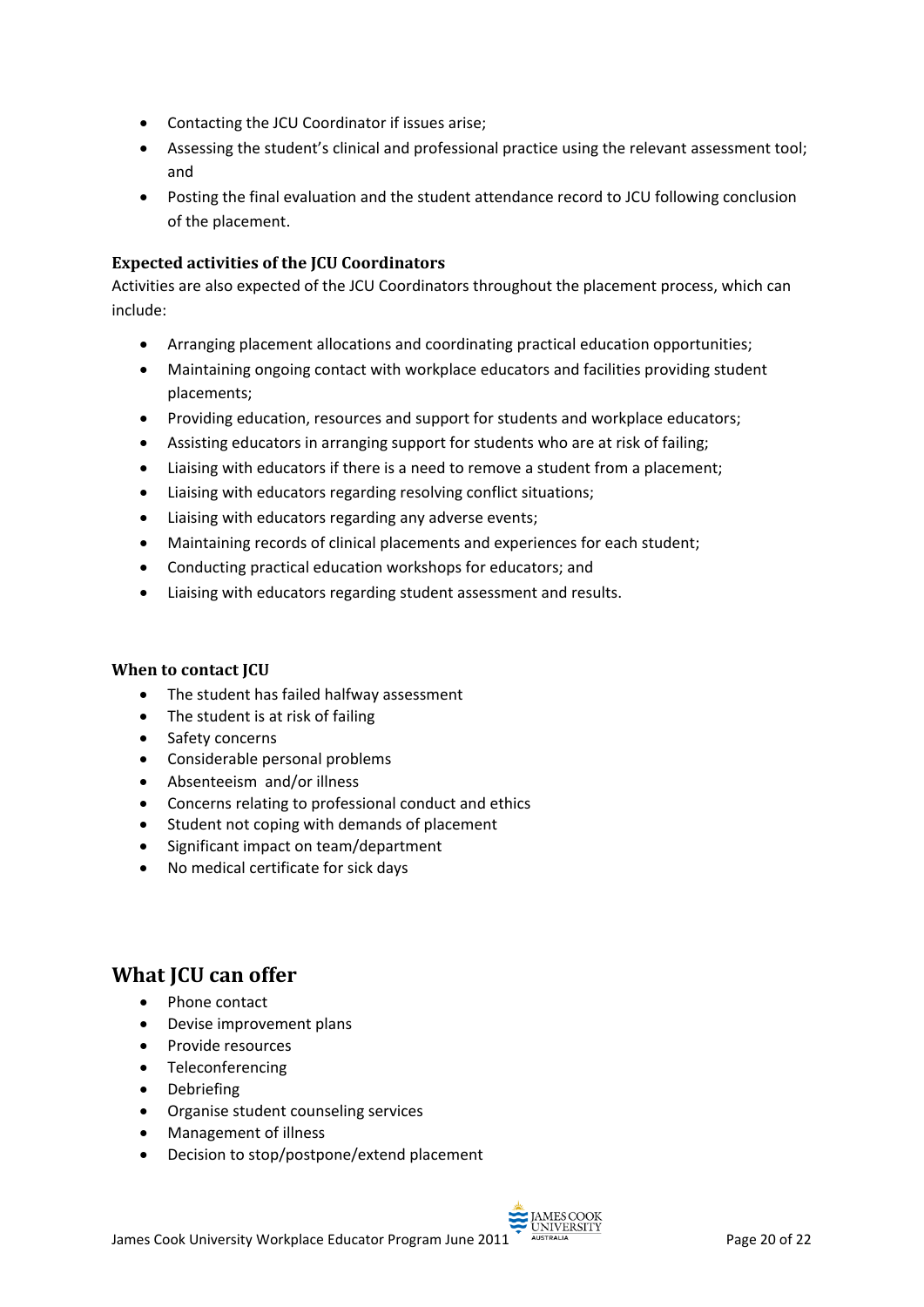# **Remember … when managing performance:**

### **Early identification**

- Identify the global issues/problems
- Involve JCU Coordinators (especially if failing)
- Define the underlying causes
- Clarify the actual behaviour/s and issue/s to address; BE SPECIFIC

### **Early intervention**

- Identify action strategies (specific, relevant, observable & task related)
- Develop and document an improvement plan
- Implement the improvement plan

### **Monitoring progress**

- Review the plan regularly (all parties)
- Modify the plan as required

Managing a placement requires planning, preparation and motivation. It is also a very rewarding experience as you observe the students develop and transform into young professionals. Use the knowledge in this module to develop and improve your experience as a workplace educator.